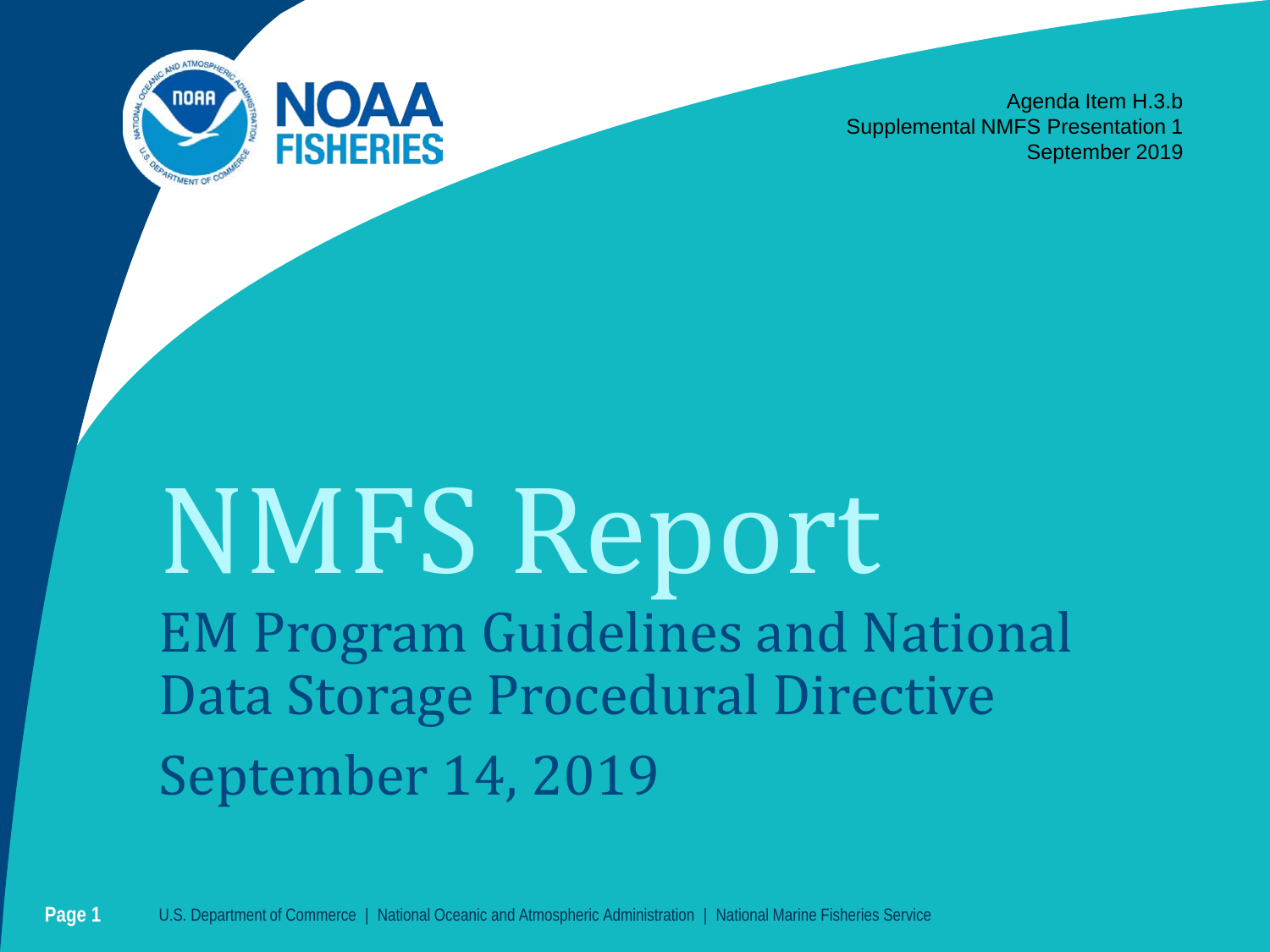### National Data Storage Directive

- Addresses minimum retention period for vessel owners' EM data held by third party provider
- Does not address Federal "records"
- Ensures data available to NMFS for evaluating EM providers and participants and administering the program
- Implement within 2 years

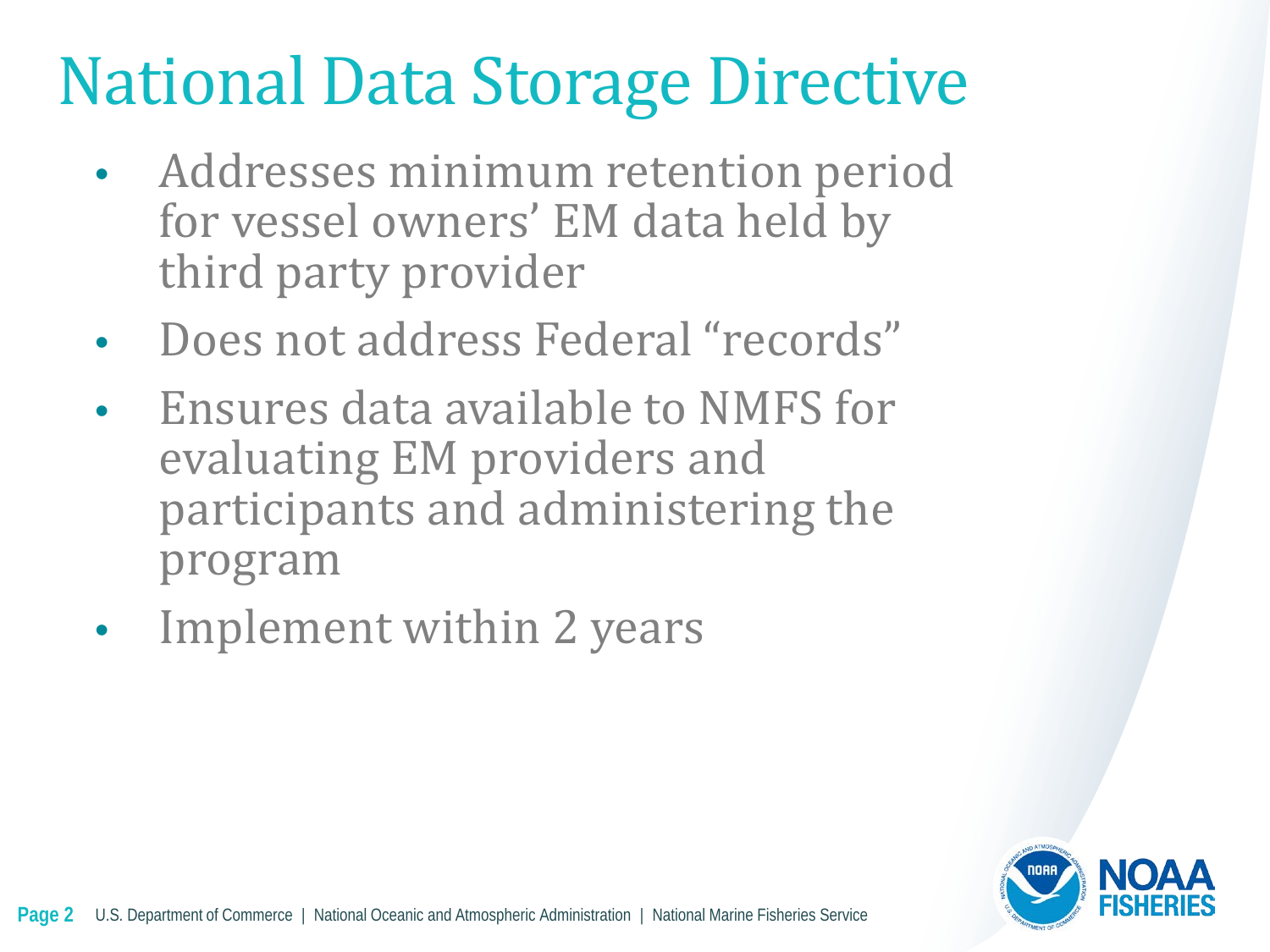

#### Figure 1: EM Data Life Cycle Model



**Page 3** U.S. Department of Commerce | National Oceanic and Atmospheric Administration | National Marine Fisheries Service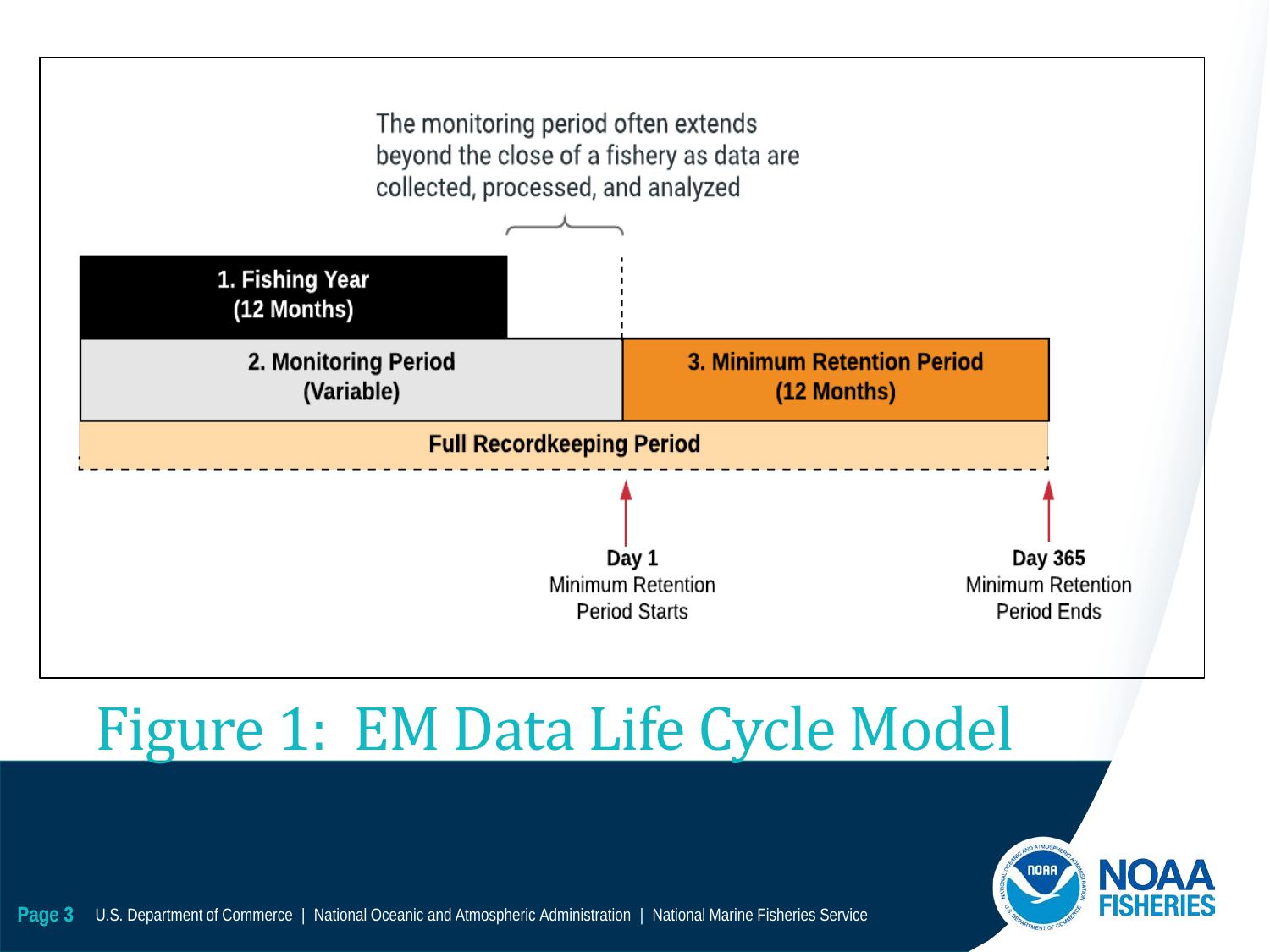| <b>Fishing Year 1</b>      |                                                  |  |                                                  |
|----------------------------|--------------------------------------------------|--|--------------------------------------------------|
| <b>Monitoring Period 1</b> | <b>Minimum Retention Period 1</b><br>(12 Months) |  |                                                  |
|                            | <b>Fishing Year n</b>                            |  |                                                  |
|                            | <b>Monitoring Period n</b>                       |  | <b>Minimum Retention Period n</b><br>(12 Months) |
|                            |                                                  |  |                                                  |

#### Figure 2: Multi-fishing Year Example



**Page 4** U.S. Department of Commerce | National Oceanic and Atmospheric Administration | National Marine Fisheries Service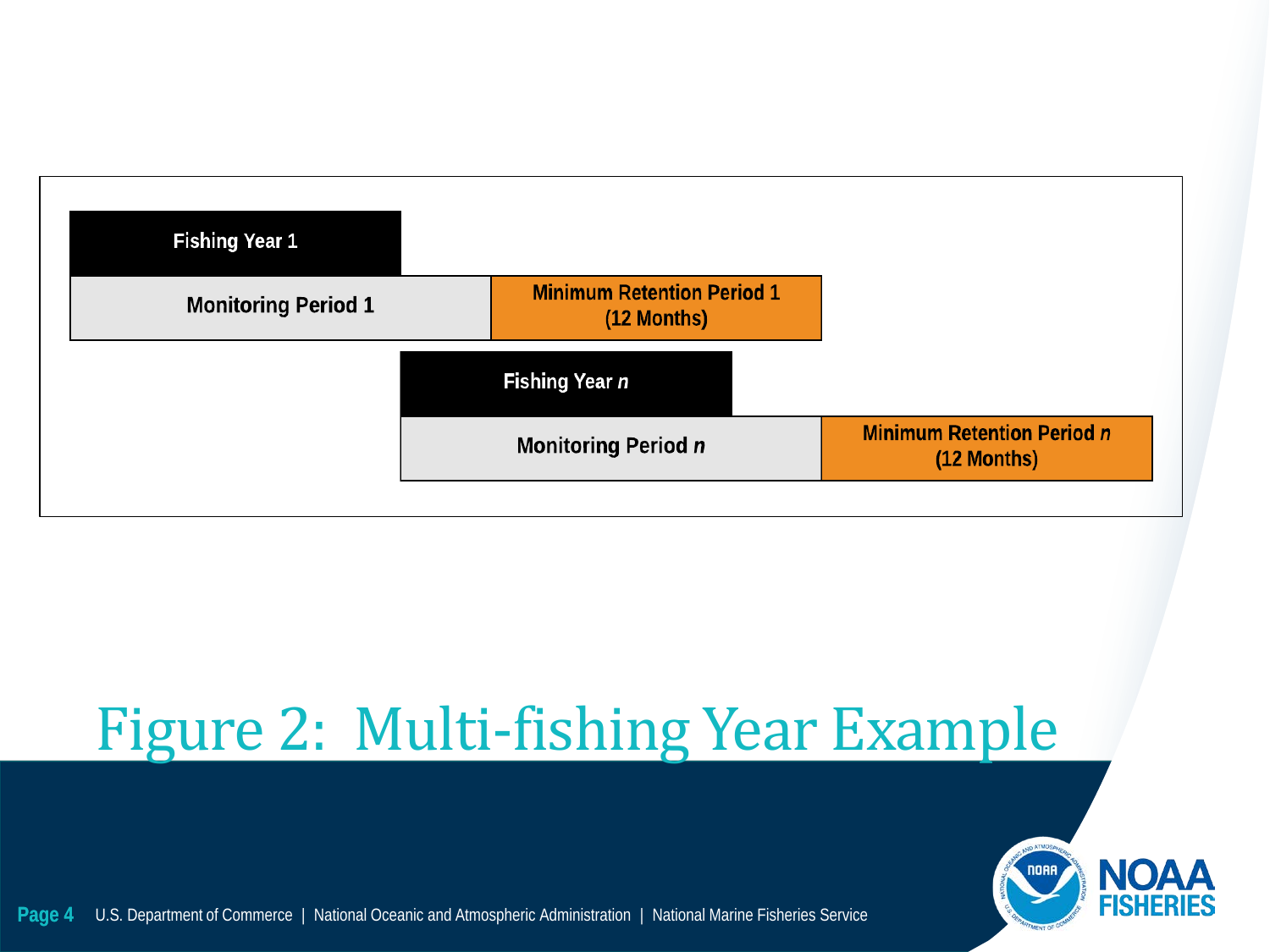# EM Guidelines

- Overview
- Vessel Monitoring Plans
- EM Service Plans

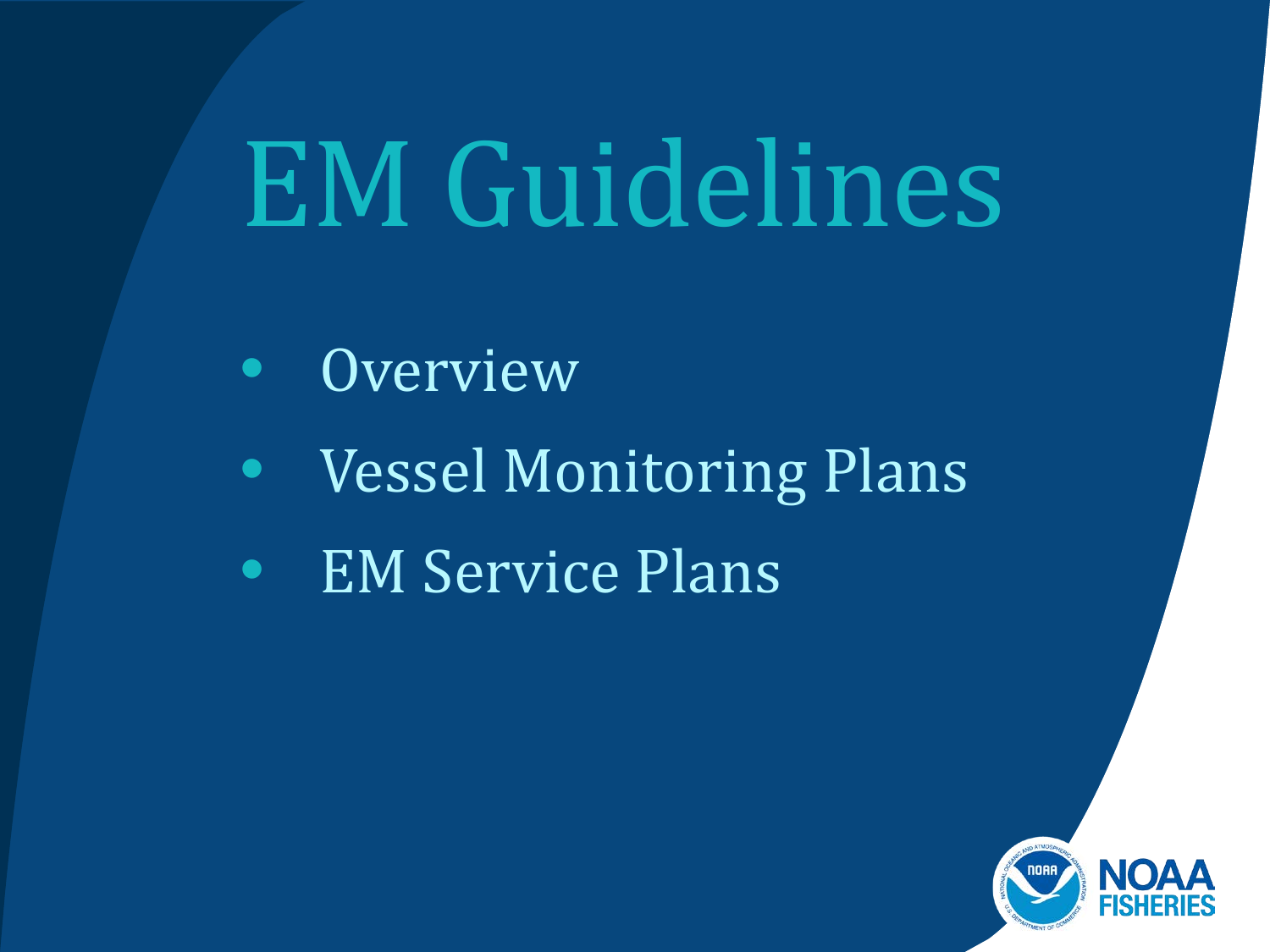# How did we get here?

Regulations

Program Guidelines





Page 6 U.S. Department of Commerce | National Oceanic and Atmospheric Administration | National Marine Fisheries Service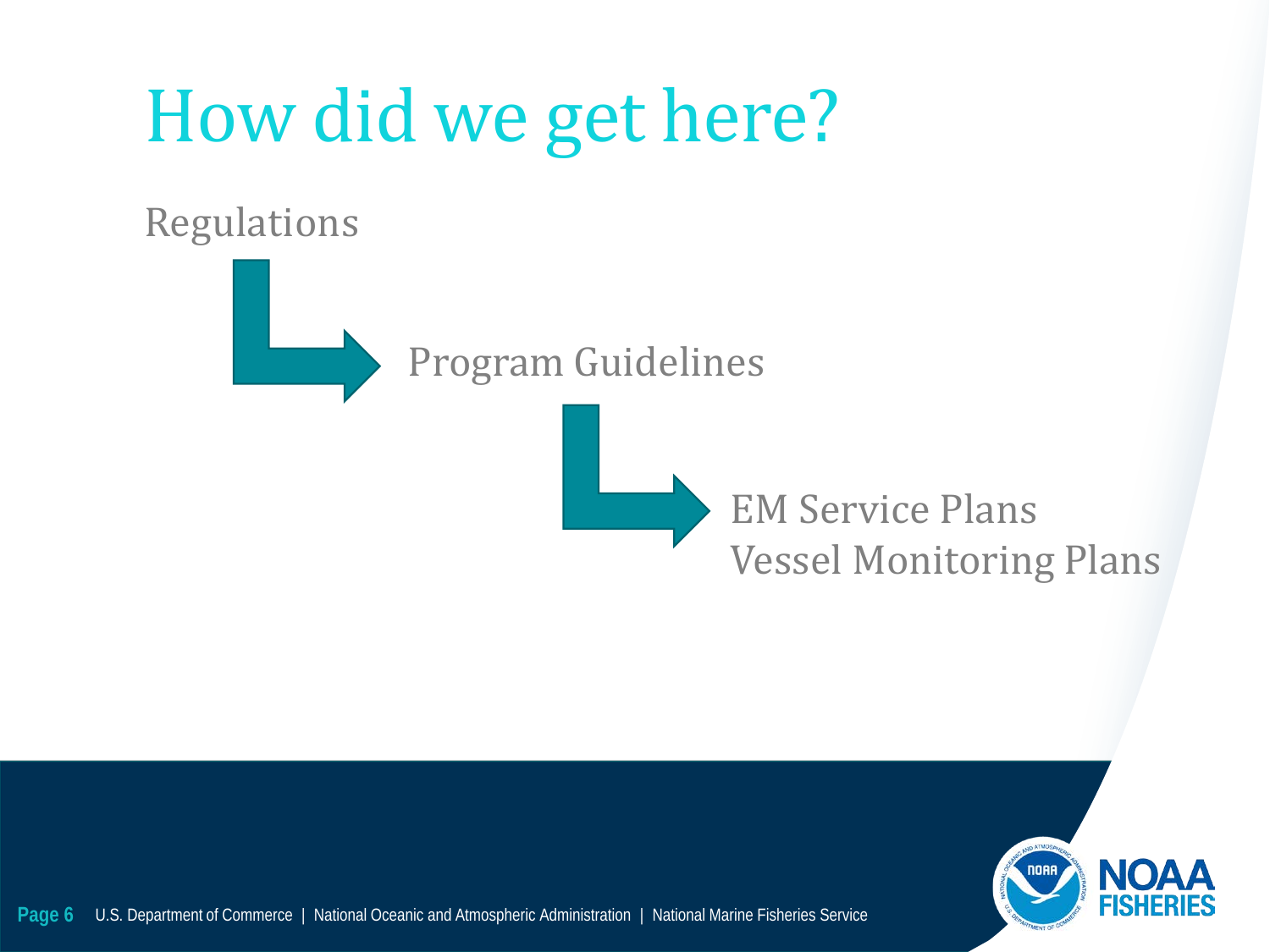# How do EM program guidelines work?

- Best practices and other information that NMFS will use to evaluate proposed service and vessel monitoring plans.
- Lays out the specifics of an individual provider's or vessel's plans.
- Allows variation between providers and vessels, provided the program's needs are met.

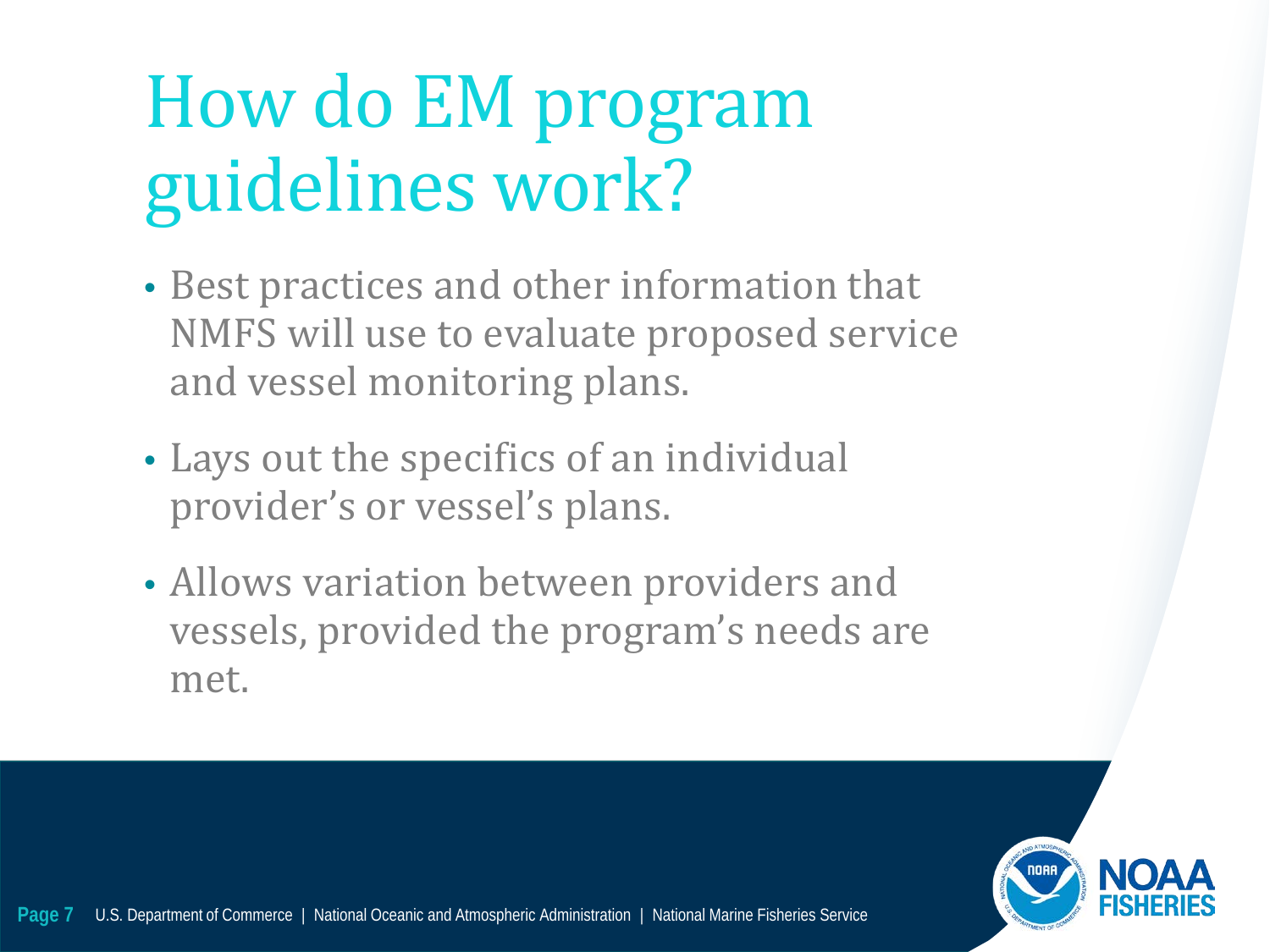# How do EM program guidelines work?

- Review drafts at Sept and Nov 2019 Council meetings
- Finalize Dec 2019, publish notice in Federal Register
- Update annually

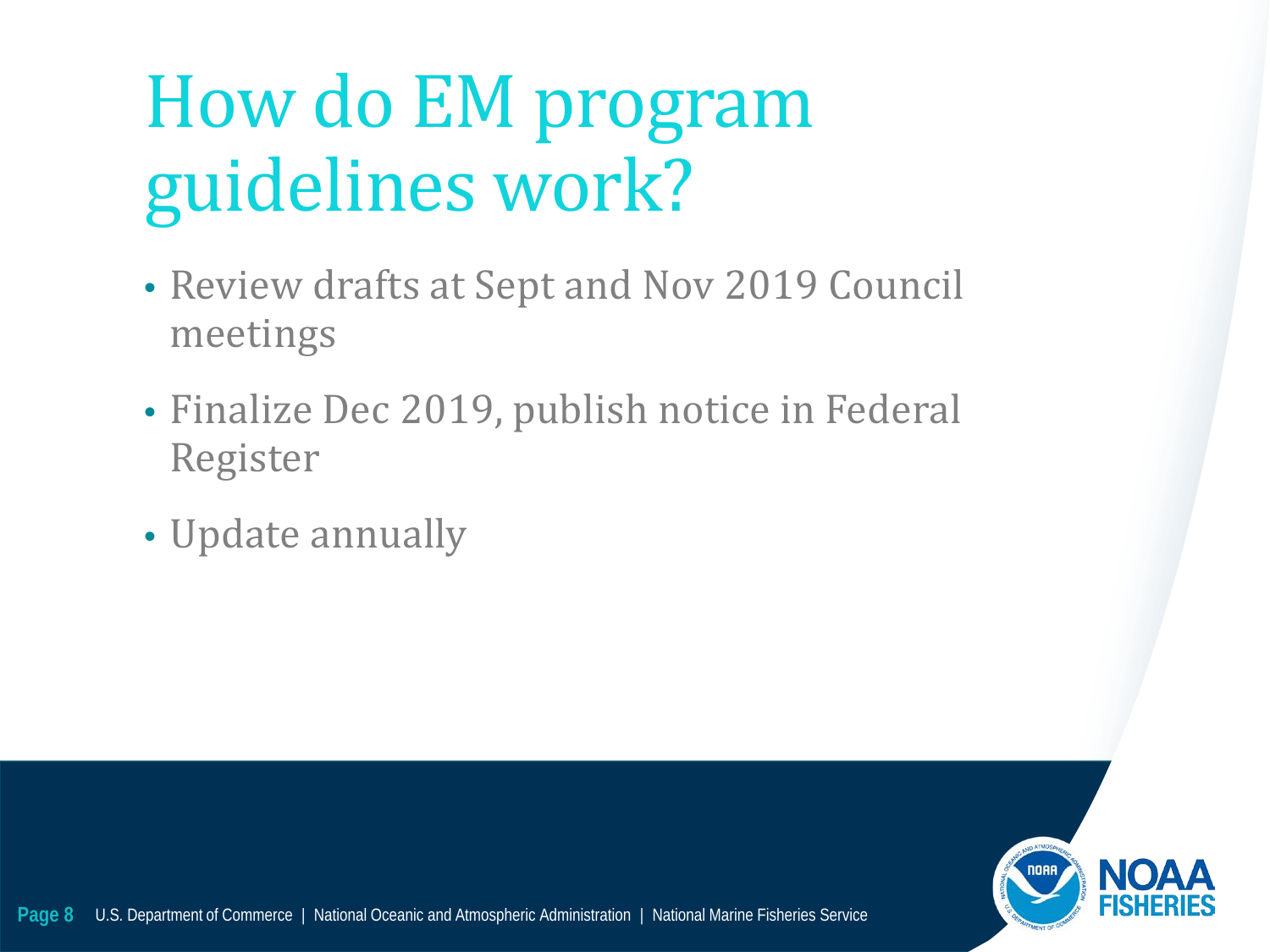# VMP Guidelines - Vessels

- Vessel monitoring plan guidance
	- Catch handling language
	- Malfunction tables
- VMP templates
- Same as EFP

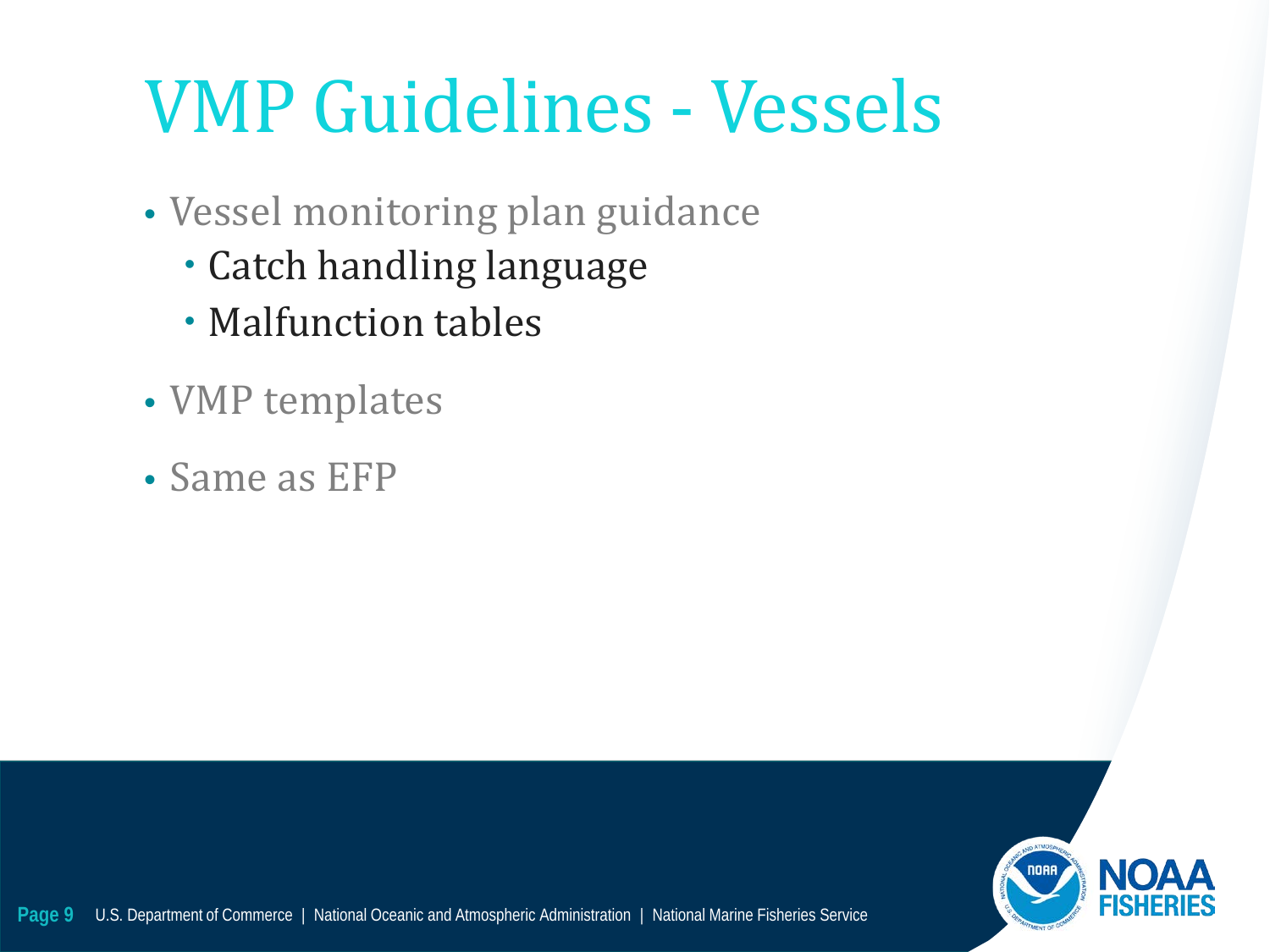## EMSP Guidelines

- Regulations establish general requirements: "Procedures for tracking hard drives and/or data files throughout their use cycle,"
- Guidelines describe best practices:

"Hard drives/or data files should be individually labeled with a unique ID number. Each step of the HD/data file through the process, including access and by whom, should be logged so that chain of custody can be tracked."

• EM Service Plan:

"HDs are individually labeled with a unique ID number that is tracked throughout their use cycle. The ID number, staff member name, date and time, are logged when the HD is received, when the data files are extracted, and when the HD is scrubbed and returned to the field. The ID number is also logged by the captain on the manifest that accompanies the HD when it is mailed in."

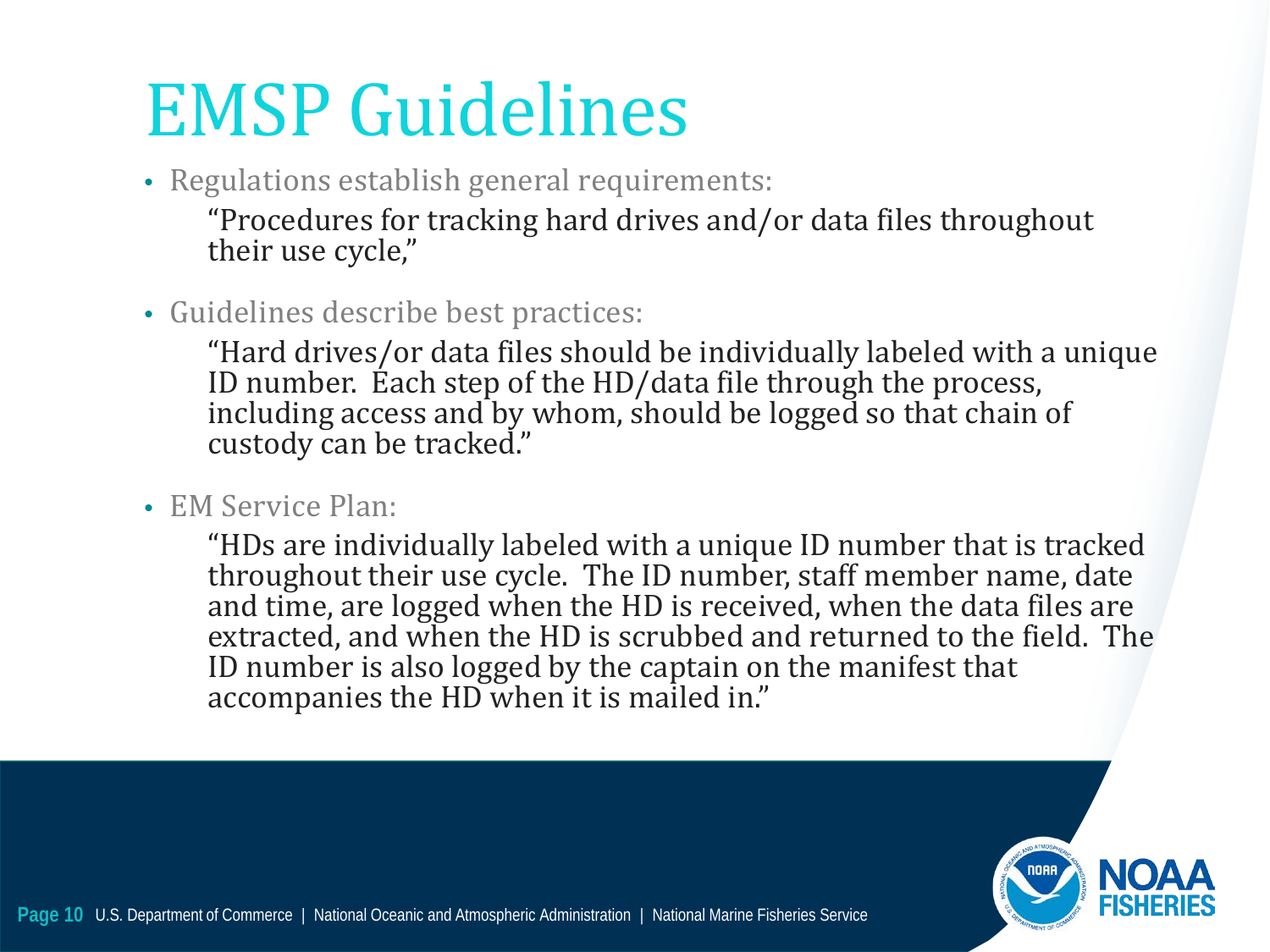# **Questions**

- Is there any additional information needed by EM service providers in the guidelines to complete their EM service plans and plan their service delivery models?
- Are any of the guidelines not relevant or appropriate for the groundfish EM program?
- Are there other best practices that EM vessels or providers know of that would be helpful to include in the guidelines?